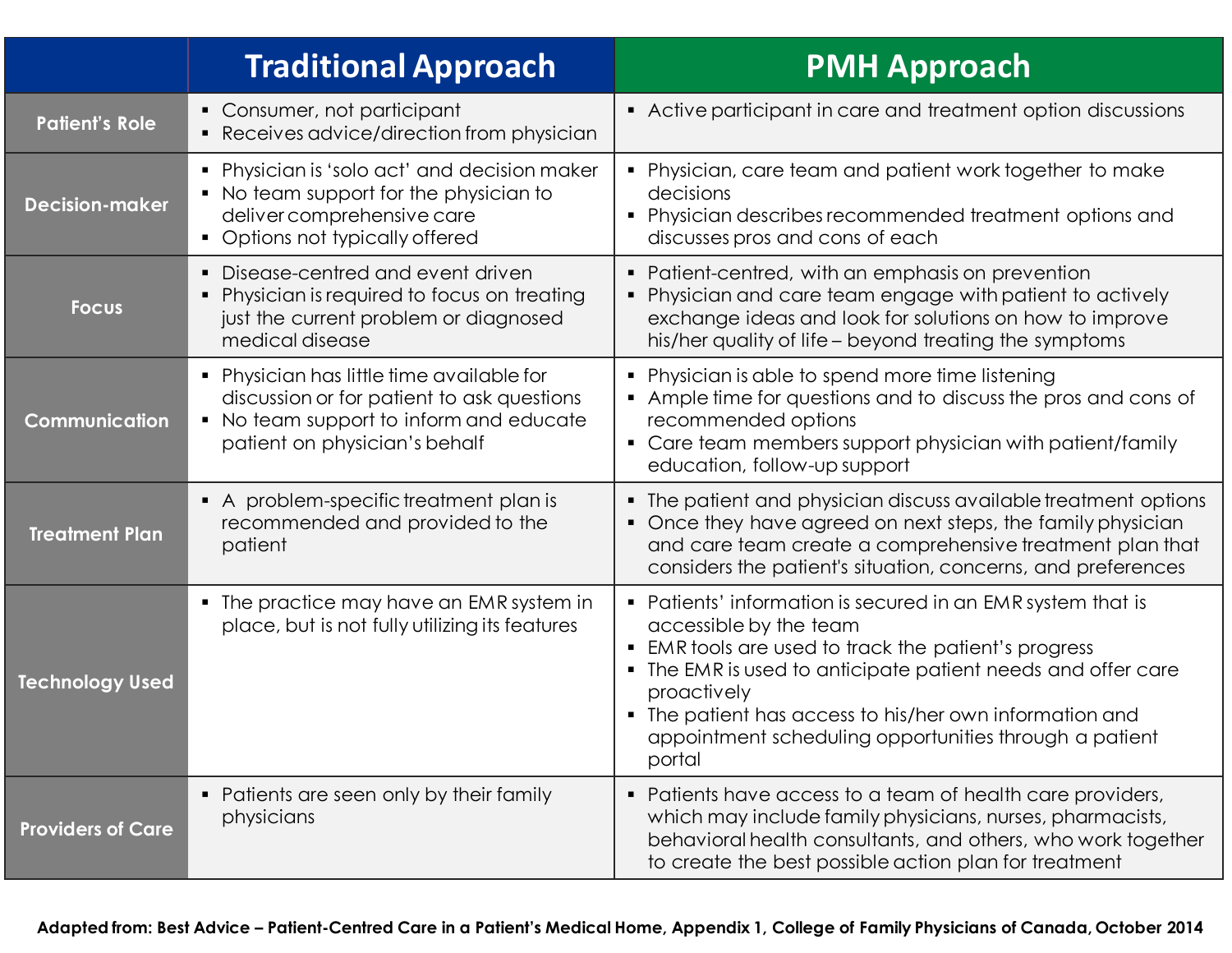## Traditional Approach



## FEATURES

- Dave coordinates his own journey, and often waits for care and information.
- 
- Dave's doctor is solely responsible to help him understand and self-manage his condition.